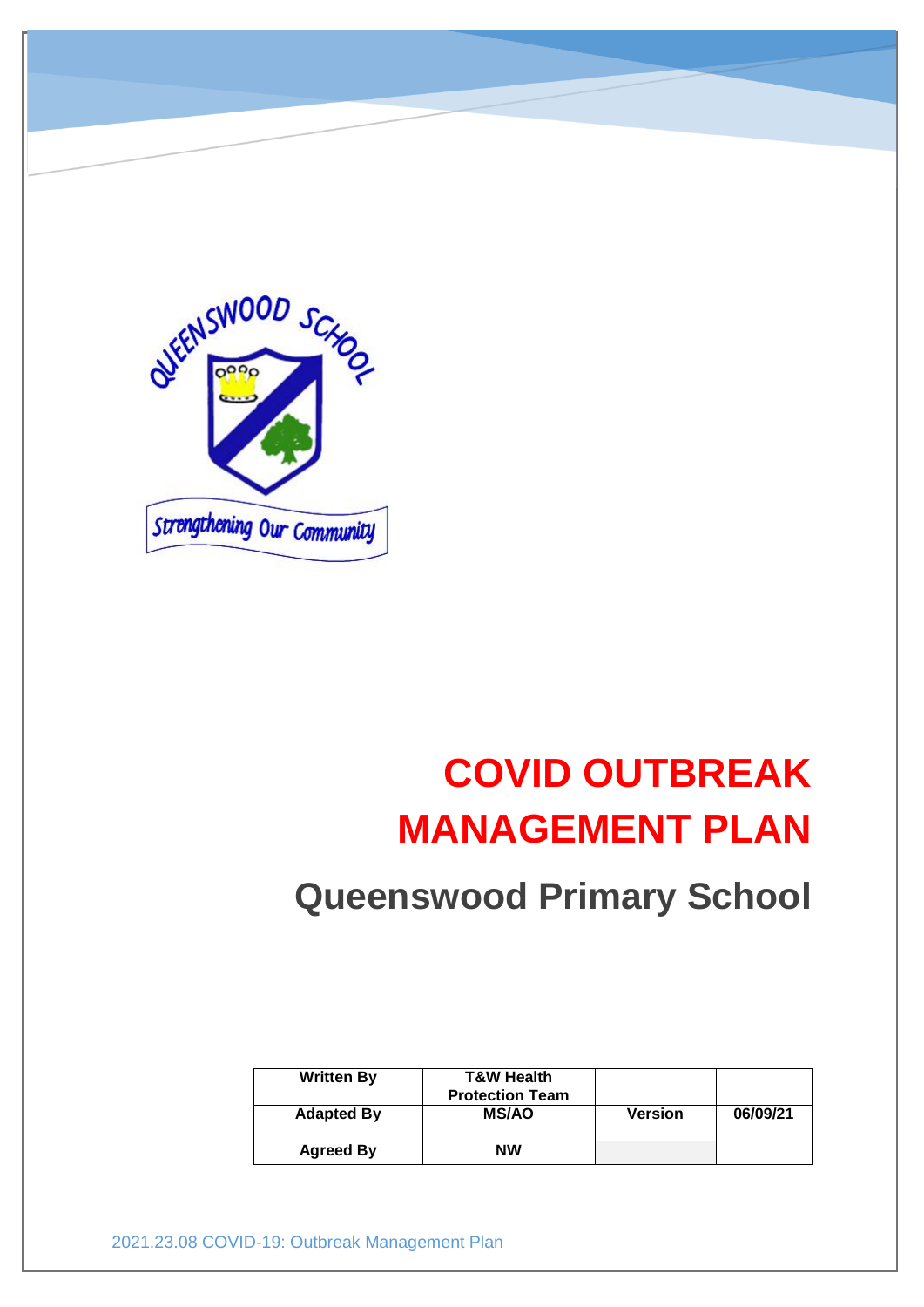### **Queenswood Primary School COVID-19: Outbreak Management Plan**

#### **1. Introduction**

This plan is based on the [contingency framework for managing local outbreaks](https://www.gov.uk/government/publications/coronavirus-covid-19-local-restrictions-in-education-and-childcare-settings) of COVID-19, provided by the Department for Education (DfE) and will be used alongside the latest Government Guidance and the controls that are already in place for hand hygiene, ventilation and enhanced cleaning in the Covid Risk assessment.

The purpose of this plan is due to the government making it a national priority that education and childcare settings continue to operate as normal during the COVID-19 pandemic. The DfE's COVID Contingency Framework states that schools should have an outbreak management plan, which describes how they would operate if there were an outbreak in school.

The measures in this plan will be implemented in response to recommendations provided by the local authority (LA), director of public health (DPH), Public Health England (PHE) health protection team or the national government.

It may be necessary to implement these measures in the following circumstances, for example:

- To help manage increased transmission of COVID-19 within the school when the following thresholds are reached (whichever threshold is reached first, and on advice from the Health Protection Hub)
	- 5 children, pupils, students or staff, who are likely to have mixed closely, test positive for COVID-19 within a 10-day period;
	- or 10% of children, pupils, students or staff who are likely to have mixed closely test positive for COVID-19 within a 10-day period
- If COVID-19 infection rates in the community are extremely high, and other measures have failed to reduce transmission
- As part of a package of measures responding to a 'variant of concern' (VoC)or a variant under investigation ( VUI)
- $\triangleright$  If thresholds are exceeded an outbreak occurs, we will work with Telford & Wrekin Health Protection Hub(HPH) to help identify individuals who may have been in contact with known infectious individuals

We will notify the HPH is we are aware of any staff or pupil that has been hospitalized due to Covid -19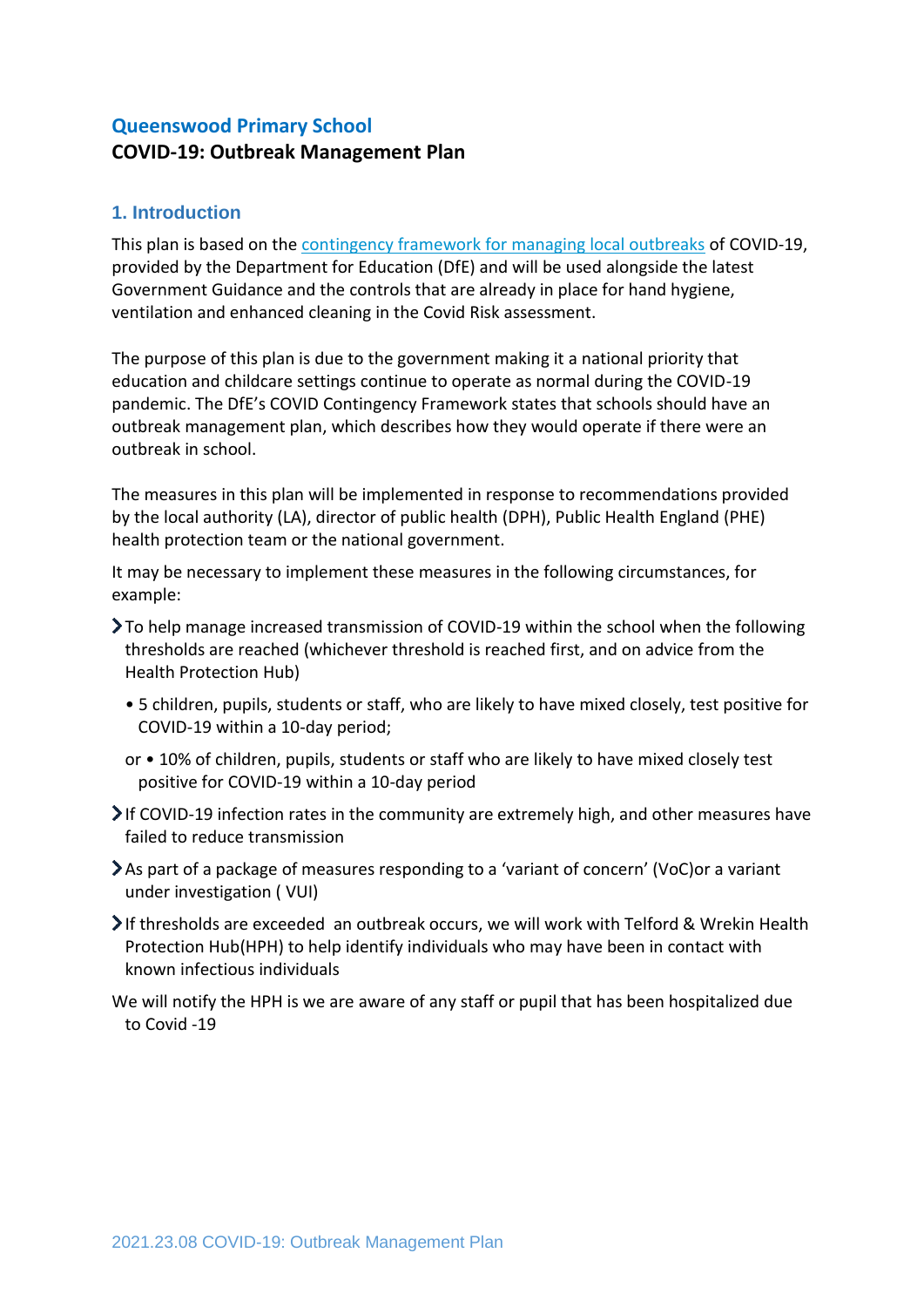#### **2. Roles and Responsibilities**

#### **Roles and Responsibilities**

Local authorities, directors of public health (DsPH) and PHE health protection teams (HPTs) are responsible for managing localised outbreaks. They provide health protection support and advice to education and childcare settings. We will notify the HPH of all confirmed positive cases in staff and pupils using the online notification form [https://www.telford.gov.uk/info/20692/coronavirus\\_covid-](https://www.telford.gov.uk/info/20692/coronavirus_covid-19/4040/i_want_to_report_suspected_or_confirmed_cases)19/4040/i want to report suspected or confirmed cases

| Role                                 | Who                                  |
|--------------------------------------|--------------------------------------|
| Production of the plan               | Nicola Weston ((Head of School)      |
| Authorisation of the plan            | Sarah Passey (Executive Headteacher) |
| Review and updating the plan in the  | Nicola Weston (Head of School)       |
| light of new guidance and situations |                                      |
| Implementation of the plan           | Sarah Passey                         |
|                                      | Nicola Weston (Head of School)       |
|                                      | Elizabeth Willoughby (Deputy Head)   |

#### **3. Clinically Extremely Vulnerable**

We are aware of the CEV pupils and staff within the school setting and we will follow national guidance on CEV pupils and staff.

[https://www.gov.uk/government/publications/supporting-pupils-at-school-with-medical](https://www.gov.uk/government/publications/supporting-pupils-at-school-with-medical-conditions--3)[conditions--3.](https://www.gov.uk/government/publications/supporting-pupils-at-school-with-medical-conditions--3)

Shielding is currently paused. In the event of a major outbreak or VoC that poses a significant risk to individuals on the shielded patient list (SPL), ministers can agree to reintroduce shielding. Shielding would be considered in addition to other measures to address the residual risk to people on the SPL, once the wider interventions are taken into account. National government only can reintroduce shielding.

In the event that shielding is re-introduced, we will contact the T&W HR Team and follow their advice.

#### **4. Other measures**

If recommended, we will: Review: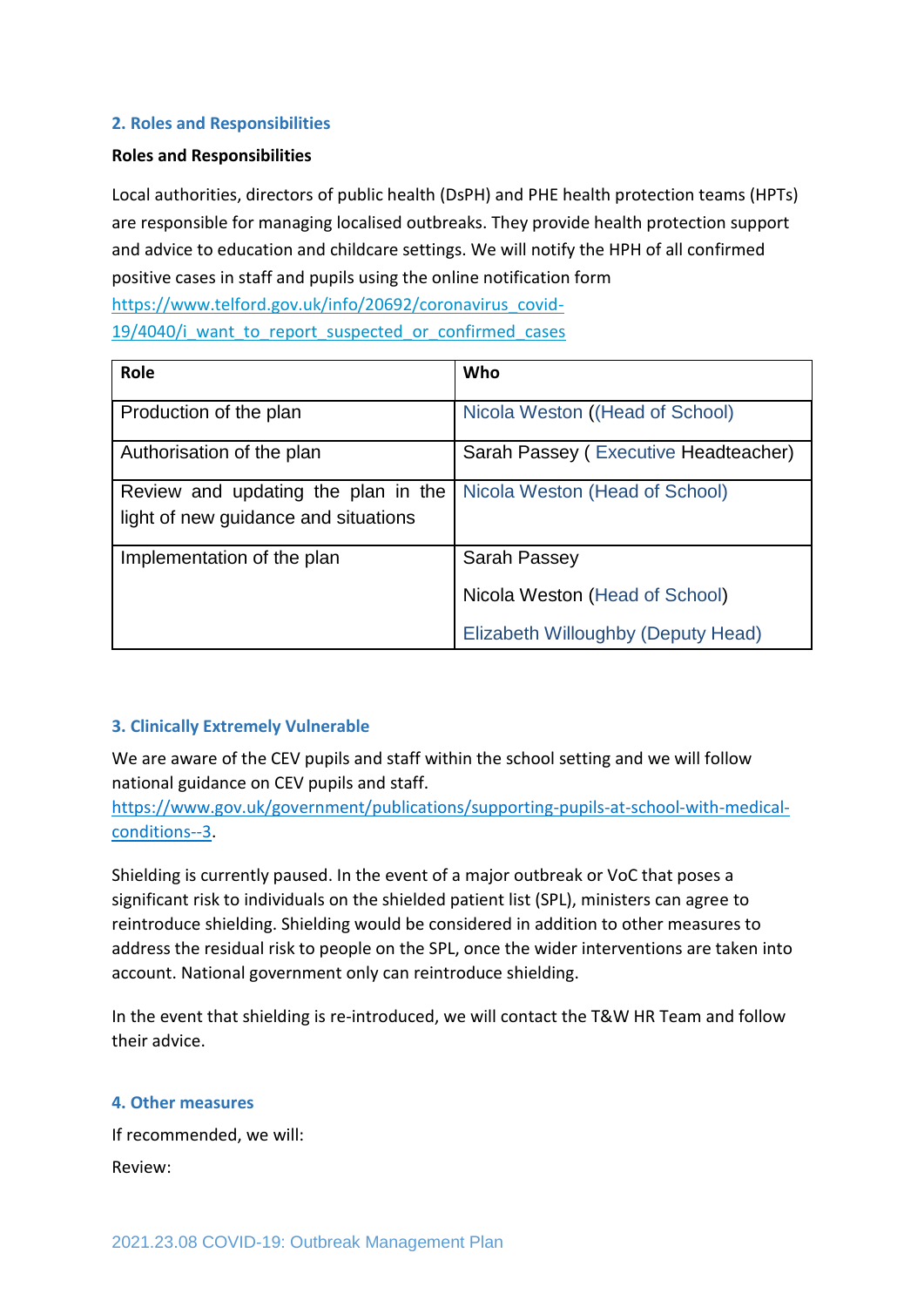- $\triangleright$  cleaning and infection control measures and respond to any suggestions for additional measures from HPH or PHE
- $\triangleright$  whether any activities could take place outdoors, including exercise, assemblies, or classes
- $\triangleright$  ways to improve ventilation indoors, where this would not significantly impact thermal comfort

Limit:

- Residential educational visits
- > Open days
- > Transition or taster days
- > Parents coming into school

> Live performances

Reintroduce:

- Face coverings for staff who are not exempt when arriving at school and moving around indoors in places where social distancing is difficult to maintain, such as in communal areas e.g.staff rooms .
- $\blacktriangleright$  Bubbles and social distancing

Follow public health advice on testing, self-isolation and managing confirmed cases of Covid 19

*Appendix 1 has a template for recording the actions necessary to implement the actions above* 

#### **5. Attendance restrictions**

Attendance restrictions will only be recommended as a last resort. If recommended, we will implement the measures in this section.

#### **5.1 Eligibility to remain in school**

In the first instance, we will stay open for:

- Vulnerable pupils
- Children of critical workers
- Reception, Year 1 and Year 2 pupils
- If further restrictions are recommended, we will stay open for:
- Vulnerable pupils
- Children of critical workers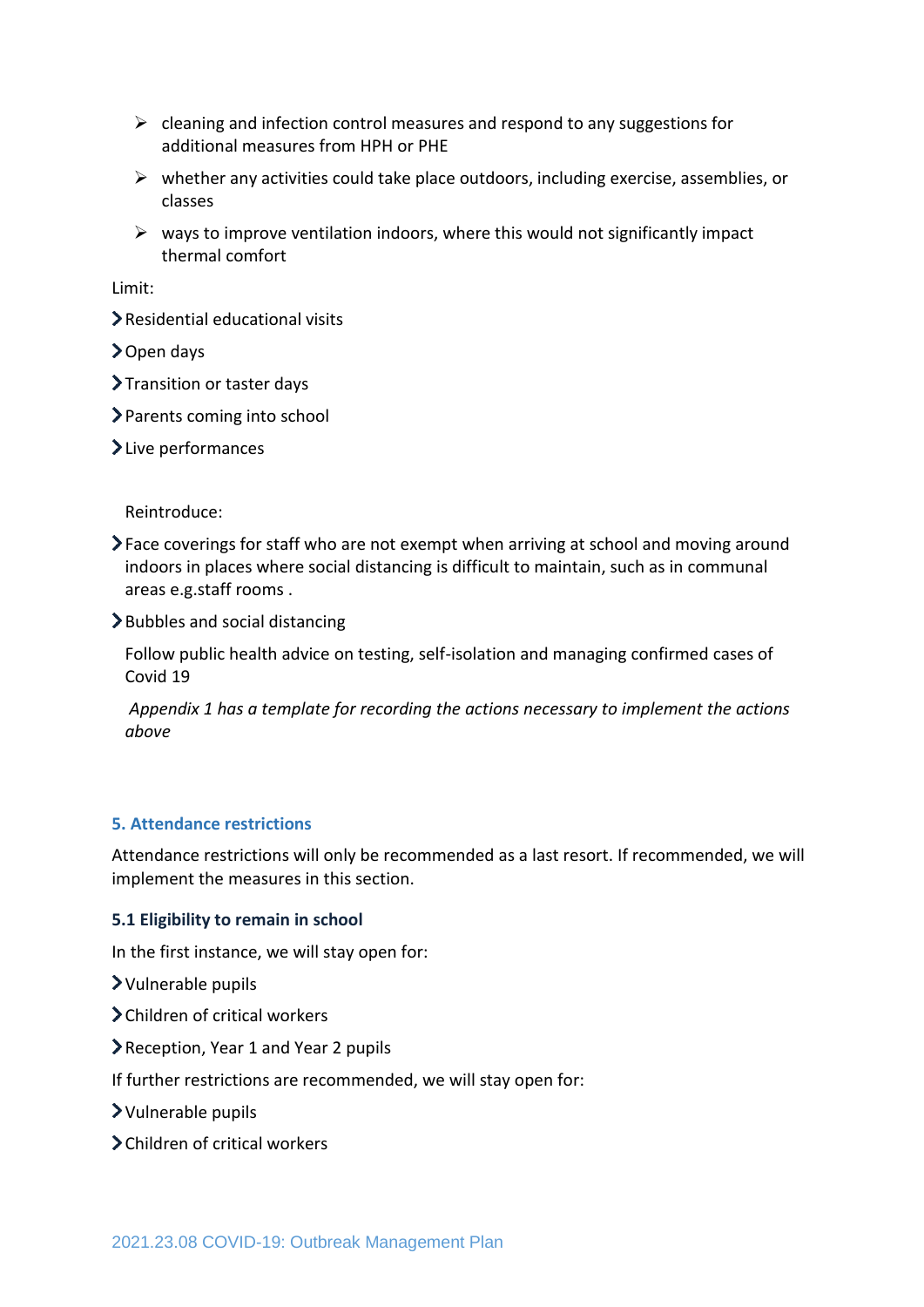#### **5.2 Education and support for pupils at home**

All other pupils will be required to stay at home and will receive remote education.

We will aim to deliver remote education that meets the same quality and quantity of education that pupils would receive in school, as outlined in our Remote Learning Policy.

The school will continue to provide lunch for pupils eligible for benefits-related free school meals while they are not attending school because of COVID-19 isolation guidelines.

This will be by issuing Meal Vouchers by email/text or post.

Wellbeing calls will be conducted, via phone/TEAMS (by the pastoral team and/or teachers), to all vulnerable pupils.

#### **5.3 Wraparound care**

We will limit access to 'before and after-school' activities and wraparound care during term time to those that need it most.

We will communicate who will be eligible to attend once the restrictions are confirmed.

#### **5.4 Safeguarding**

We will review our child protection policy to make sure it reflects the local restrictions and remains effective.

We will aim to have a trained DSL or deputy DSL on site wherever possible.

If restrictions means one of our DSL's cannot attend site, the DSL's will have an on-call-rota so someone is always available remotely, contactable by mobile phone.

On occasions where there is no DSL or deputy on site, a senior leader will take responsibility for co-ordinating safeguarding on site.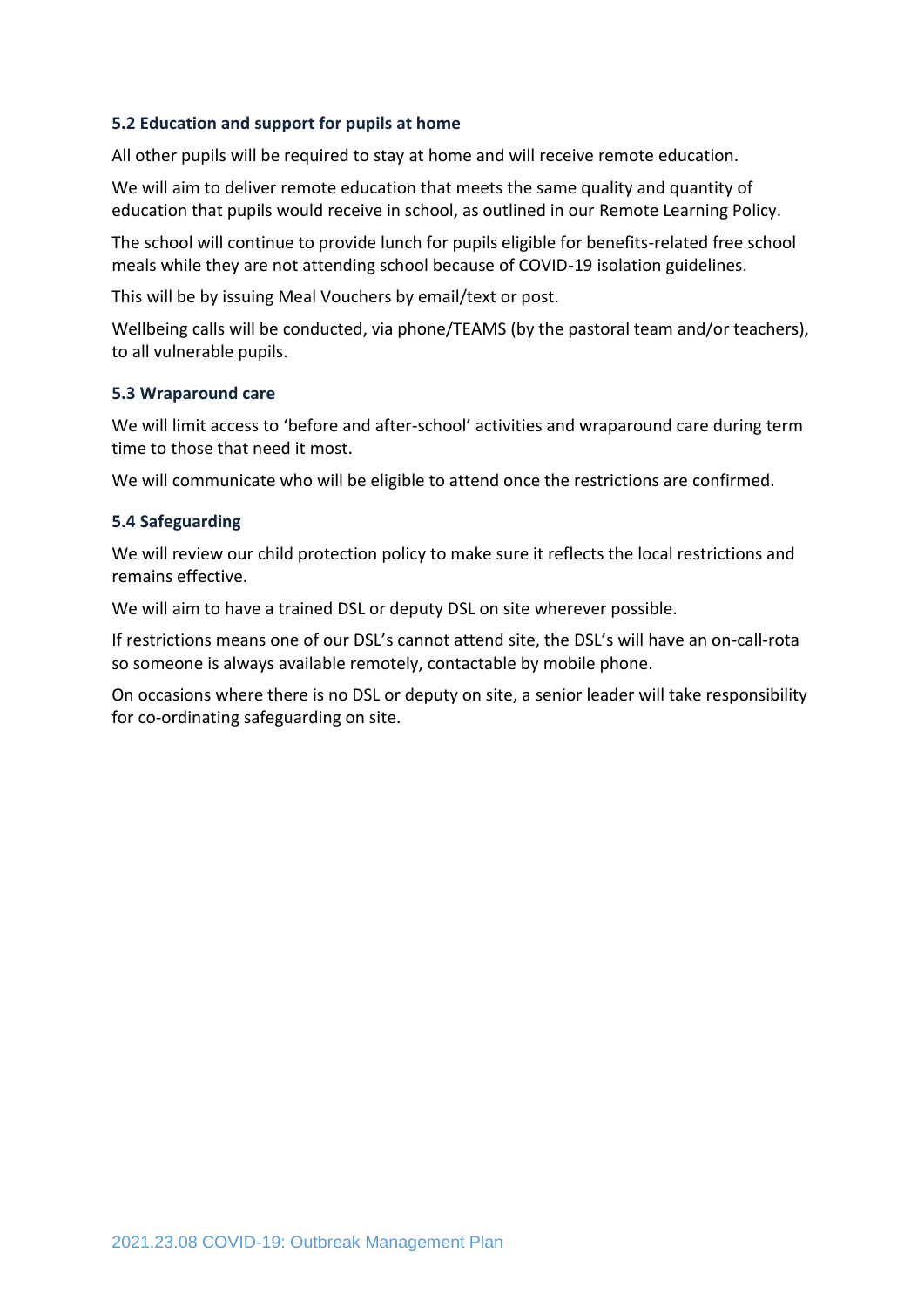| <b>APPENDIX 1</b>                              |                                                                                                                                                                                                                                                                                                                                                                        |                                                                                                                                                                                        |
|------------------------------------------------|------------------------------------------------------------------------------------------------------------------------------------------------------------------------------------------------------------------------------------------------------------------------------------------------------------------------------------------------------------------------|----------------------------------------------------------------------------------------------------------------------------------------------------------------------------------------|
| <b>Outbreak Management</b><br><b>Principle</b> | How the setting would implement this<br>requirement quickly; consider:<br>Resources, staffing, processes, layouts,<br>timings, communications, training                                                                                                                                                                                                                | <b>Constraints to be addressed in</b><br>advance.<br>Indicate when constraints have<br>been managed - date/colour code<br>to differentiate.                                            |
| <b>Testing (Adults)</b>                        | LF Test Kits are available in the Office - Ready<br>for distribution when required.<br>Administrator to keep stock levels available<br>Staff to sign for Kits on collection<br>Staff to report results to<br>Headteacher/Administrator<br>Administrator to report any positive results to<br>local HPT.<br>Headteacher to keep staff/parents advised of<br>any issues. | In place 23/8/21<br>In absence of the senior<br>administrator the family and pupil<br>support worker will take over<br>duties.<br>In absence of Head - Deputy will<br>take over duties |
| <b>Face Coverings (Staff/Parents)</b>          | Headteacher to advise staff/parents if<br>guidelines/advice changes and face-coverings<br>are required.<br>Head will follow HR/H&S and HPT advice on<br>where and when to recommend face<br>coverings.<br>Administrator to maintain a stock of masks<br>available                                                                                                      | In place 23/8/21<br>In absence of the senior<br>administrator the family and pupil<br>support worker will take over<br>duties.<br>In absence of Head - Deputy will<br>take over duties |
| <b>Re-Introduce Bubbles</b>                    | Head will follow governmental, H&S and HPT<br>advice on where and when to recommend re-<br>introduction of bubbles.<br>Admin to inform parents of new schedules<br>SLT to work with staff to ensure new schedules<br>are in place and effective                                                                                                                        | In absence of Head - Deputy will<br>take over duties                                                                                                                                   |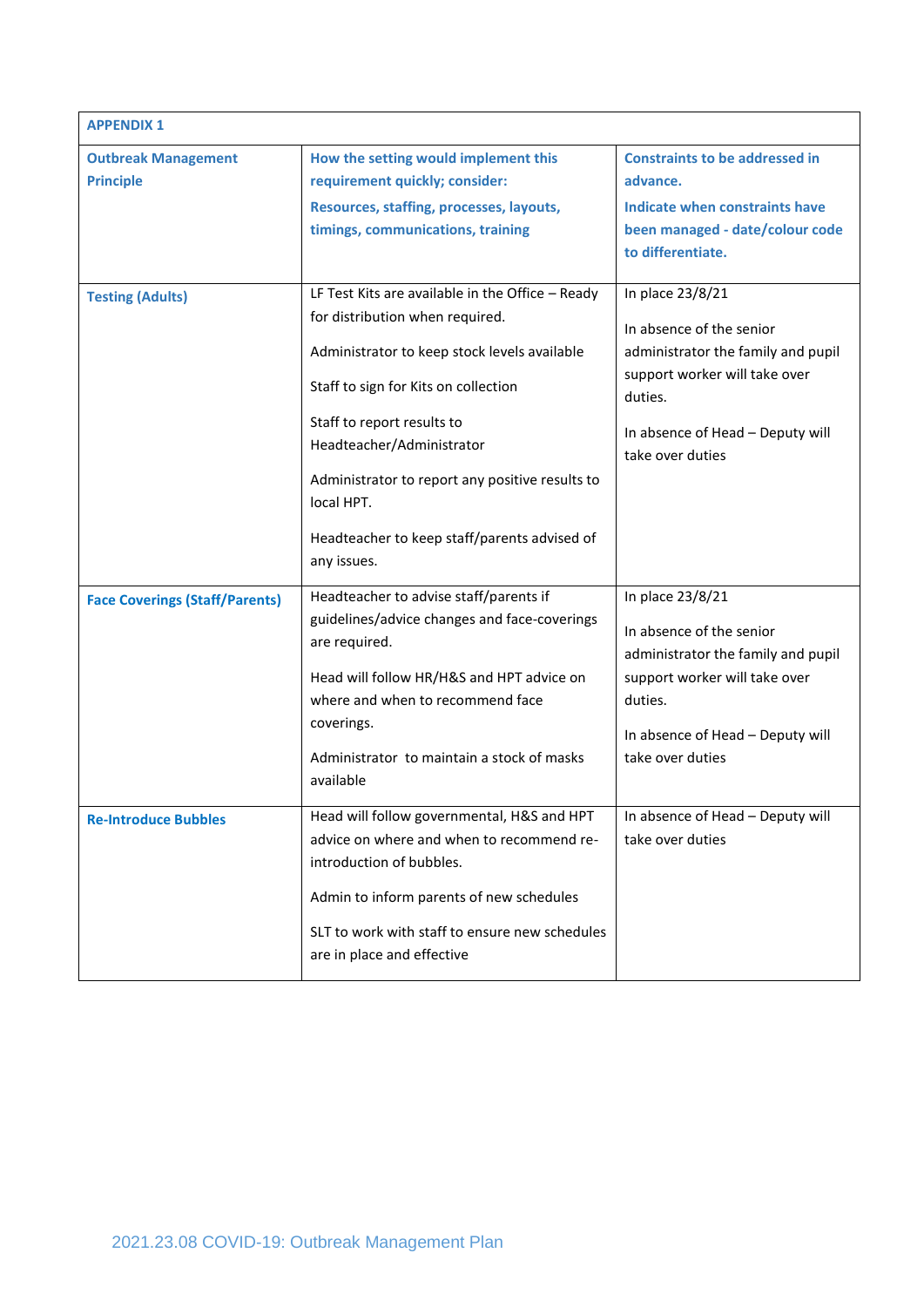| <b>Additional Cleaning</b>                                                             | Administrator to advise T&W Cleaning services<br>of any changes to procedures/ positive cases<br>in school. To organise a deep clean of any<br>affected areas.<br>Head to employ additional cleaning support<br>for break/lunchtime to reduce infection                                                                                                                                                                  | In place 23/8/21<br>In absence of the senior<br>administrator the family and pupil<br>support worker will take over<br>duties.<br>In absence of Head - Deputy will<br>take over duties<br>Casual cleaner is already in post<br>and has been safeguarding<br>checked. |
|----------------------------------------------------------------------------------------|--------------------------------------------------------------------------------------------------------------------------------------------------------------------------------------------------------------------------------------------------------------------------------------------------------------------------------------------------------------------------------------------------------------------------|----------------------------------------------------------------------------------------------------------------------------------------------------------------------------------------------------------------------------------------------------------------------|
| Work with the HPH in event of<br>an outbreak. Notification of all<br>cases of Covid 19 | Head or Administrator to report to HPH any<br>positive cases as soon as school is informed.<br>Initial contact to be made with HPH prior to<br>contacting parents, in case of procedural<br>changes being required<br>Head or Administrator to keep HPH contact<br>details, and guide to completion of online form<br>on Sharepoint, to ensure Finance<br>Administrator can access in case of absence.                   | In absence of the senior<br>administrator the family and pupil<br>support worker will take over<br>duties.                                                                                                                                                           |
| <b>Clinically Extremely Vulnerable</b>                                                 | Headteacher and Administrator to maintain a<br>list of clinically extremely vulnerable staff and<br>pupils.<br>Administrator to keep list up-to-date (including<br>contact numbers/emails for ease/speed of<br>contact)<br>Headteacher to ensure priority information is<br>given to those on this list, and contingency<br>working/learning arrangements are in place to<br>support in case of isolation being required | List to be compiled 1/9/2021 (when<br>upload of new starter details is<br>completed)                                                                                                                                                                                 |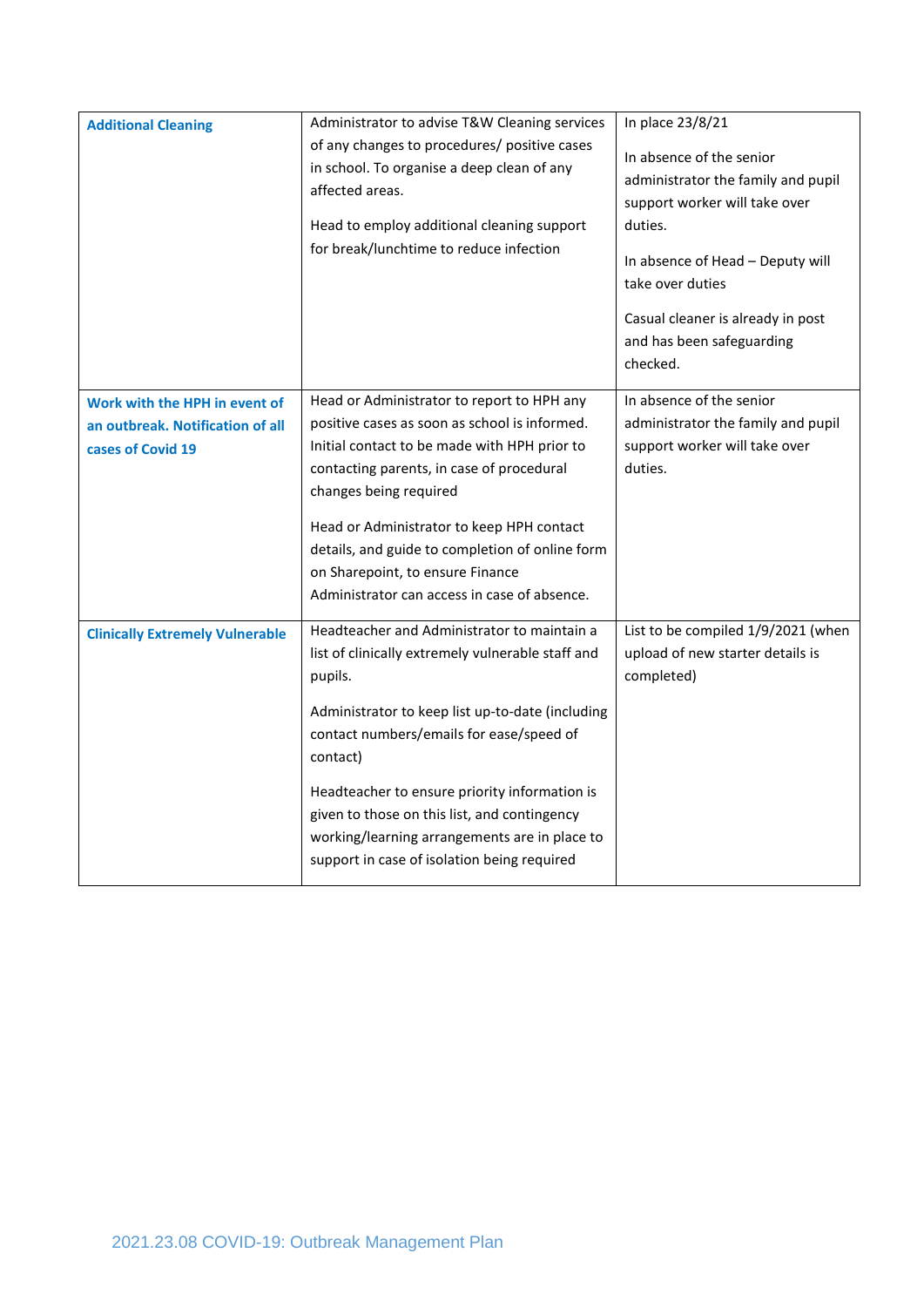|                            | Trips are to be reviewed by Administrator,                  | In place since June 2021                                          |
|----------------------------|-------------------------------------------------------------|-------------------------------------------------------------------|
|                            | before booking, to ensure refunds available in              |                                                                   |
| <b>Educational Visits</b>  | case of cancellation.                                       | Deputy to have decision rights in<br>case of Headteacher absence. |
|                            | Administrator to check any changes to travel                |                                                                   |
|                            |                                                             |                                                                   |
|                            | advice before the trip can take place                       |                                                                   |
|                            | Visit Lead to review COVID regulations and                  |                                                                   |
|                            | ensure trip and plans are compliant with latest             |                                                                   |
|                            | regulations. RA's to be inclusive of COVID                  |                                                                   |
|                            | management.                                                 |                                                                   |
|                            | Headteacher to review trip plans, and RA, at                |                                                                   |
|                            | least one week prior to trip taking place                   |                                                                   |
|                            |                                                             |                                                                   |
|                            | Any child/staff member displaying possible                  |                                                                   |
|                            | symptoms will be advised not to attend.                     |                                                                   |
|                            | Parents to be informed in advance of any trips              |                                                                   |
|                            | and any concerns will be evaluated for merit.               |                                                                   |
|                            |                                                             |                                                                   |
|                            | Headteacher to have final decision before trip              |                                                                   |
|                            | leaves.                                                     |                                                                   |
| <b>Open Days</b>           | Headteacher to review necessity of open days                | 1/9/2021                                                          |
|                            |                                                             |                                                                   |
|                            | Open days only to be allowed where COVID                    | In absence of Head - Deputy will                                  |
|                            | compliance can be met                                       | take over duties                                                  |
|                            | Headteacher to cancel event if COVID                        |                                                                   |
|                            | guidance changes/bubbles isolate/HPH advise.                |                                                                   |
|                            |                                                             |                                                                   |
|                            | Admin team to use Text/Email/Dojo to contact                |                                                                   |
|                            | attendees.                                                  |                                                                   |
|                            | Headteacher to make final decision.                         |                                                                   |
|                            |                                                             |                                                                   |
| <b>Parental Attendance</b> | Headteacher to review necessity of parental                 | 1/9/2021                                                          |
|                            | attendance. Where attendance is necessary                   | In absence of Head - Deputy will                                  |
|                            | (meetings etc.) then it is to be conducted in an            | take over duties                                                  |
|                            | open space (such as the library) to limit close<br>contact. |                                                                   |
|                            |                                                             |                                                                   |
|                            | Parental attendance only to be allowed where                |                                                                   |
|                            | COVID compliance can be met otherwise it is                 |                                                                   |
|                            | to take place via TEAMS.                                    |                                                                   |
|                            | Admin team to use Facebook/Text/Email/Dojo                  |                                                                   |
|                            | to contact attendees.                                       |                                                                   |
|                            |                                                             |                                                                   |
|                            | Headteacher to make final decision.                         |                                                                   |
|                            |                                                             |                                                                   |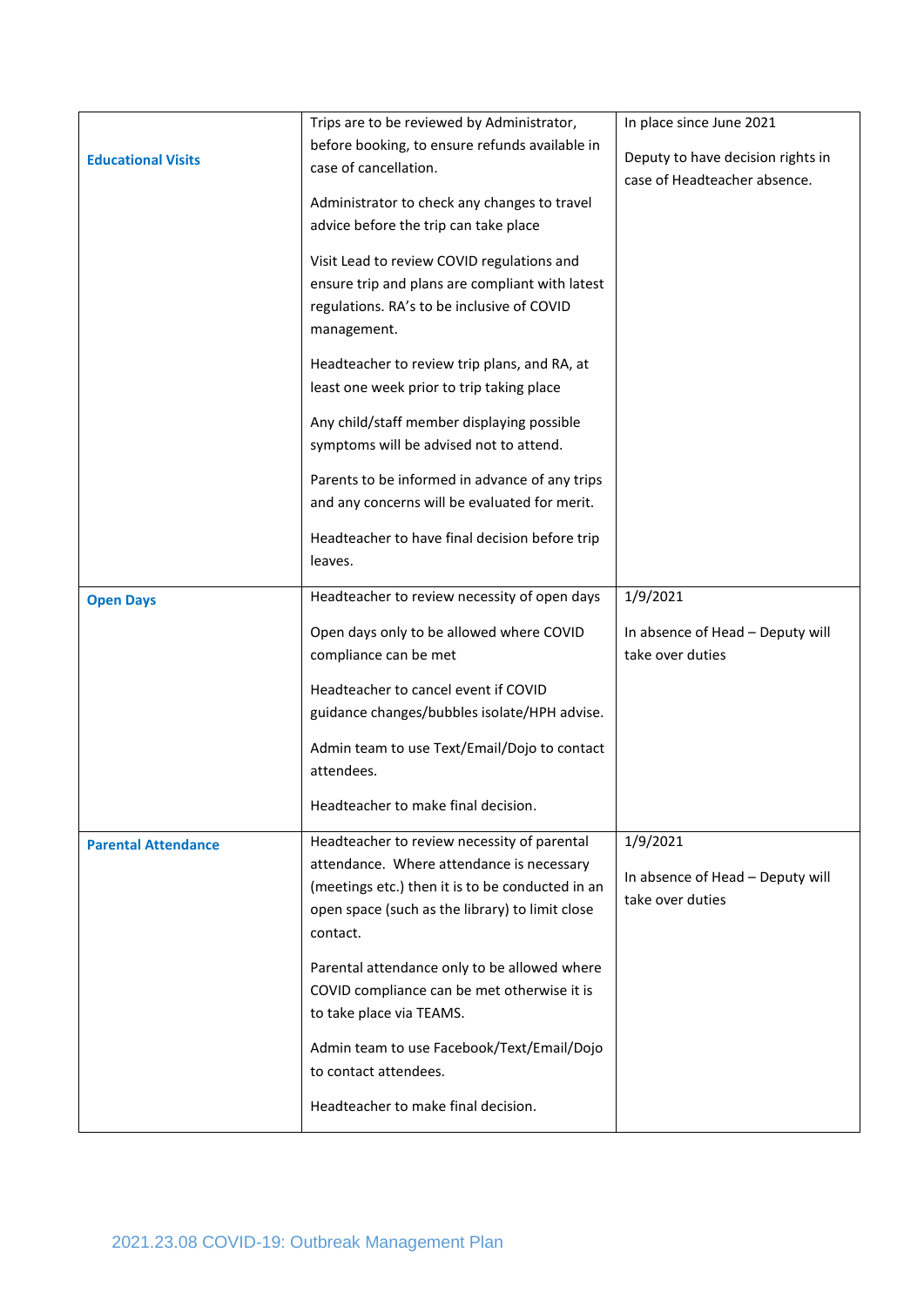| <b>Performances and Sport</b>       | Sport to be carried out outdoors where          | 1/9/2021                                             |
|-------------------------------------|-------------------------------------------------|------------------------------------------------------|
|                                     | weather permits.                                |                                                      |
|                                     | Sport indoors to be carried out in the school   | In absence of Head - Deputy will<br>take over duties |
|                                     |                                                 |                                                      |
|                                     | hall where distance can be more easily          |                                                      |
|                                     | maintained, and ventilation is good.            |                                                      |
|                                     | Sport is mainly carried out either in class     |                                                      |
|                                     | groups or small groups limiting cross contact   |                                                      |
|                                     | and allowing for spacing between individuals.   |                                                      |
|                                     | Performances to be held only where COVID        |                                                      |
|                                     | regulations allow. Attendees to be limited to   |                                                      |
|                                     | allow for adequate and appropriate spacing.     |                                                      |
|                                     | Both sports events and performance only take    |                                                      |
|                                     | place at the Headteachers discretion, based on  |                                                      |
|                                     | current COVID advice (from HPH and              |                                                      |
|                                     | Government) at the time of the event.           |                                                      |
|                                     | Headteacher to cancel the event if there is any |                                                      |
|                                     | cause for concern over safety.                  |                                                      |
|                                     |                                                 |                                                      |
| <b>Restricting attendance</b>       | Headteacher to follow government guidance,      | FSM Voucher system in place since                    |
|                                     | HPH guidance and HR guidance when deciding      | Sept 2020.                                           |
|                                     | to restrict attendance.                         | Vulnerable Learners list in place                    |
|                                     | Headteacher will always act in the best         | since Sep 2020 but to be reviewed                    |
|                                     | interests of pupils and staff, ensuring their   | in Sept 2021 for any new starters.                   |
|                                     | safety is paramount.                            |                                                      |
|                                     |                                                 | Remote learning system in place                      |
|                                     | Headteacher to have final decision on any       | since September 2020 - lessons to                    |
|                                     | restriction to attendance.                      | be updated in line with current                      |
|                                     | SLT to support Head in ensuring any remote      | curriculum when required.                            |
|                                     | learning is immediately available, either on a  |                                                      |
|                                     | group or individual basis, should this occur.   |                                                      |
|                                     | Using website/class dojo format set out in      |                                                      |
|                                     | previous lockdowns/isolations                   |                                                      |
|                                     | Administrator to ensure any FSM children (not   |                                                      |
|                                     | in attendance due to COVIID restrictions)       |                                                      |
|                                     | receive meals vouchers (in line with any        |                                                      |
|                                     | changes to government advice).                  |                                                      |
|                                     | DSL's to set up a list of vulnerable children,  |                                                      |
|                                     | and a rota of contact.                          |                                                      |
|                                     |                                                 |                                                      |
| <b>Report all positive COVID-19</b> | Headteacher to advise OFSTED of positive        | As of September 2021                                 |
| cases to OFSTED                     | cases                                           |                                                      |
|                                     |                                                 |                                                      |